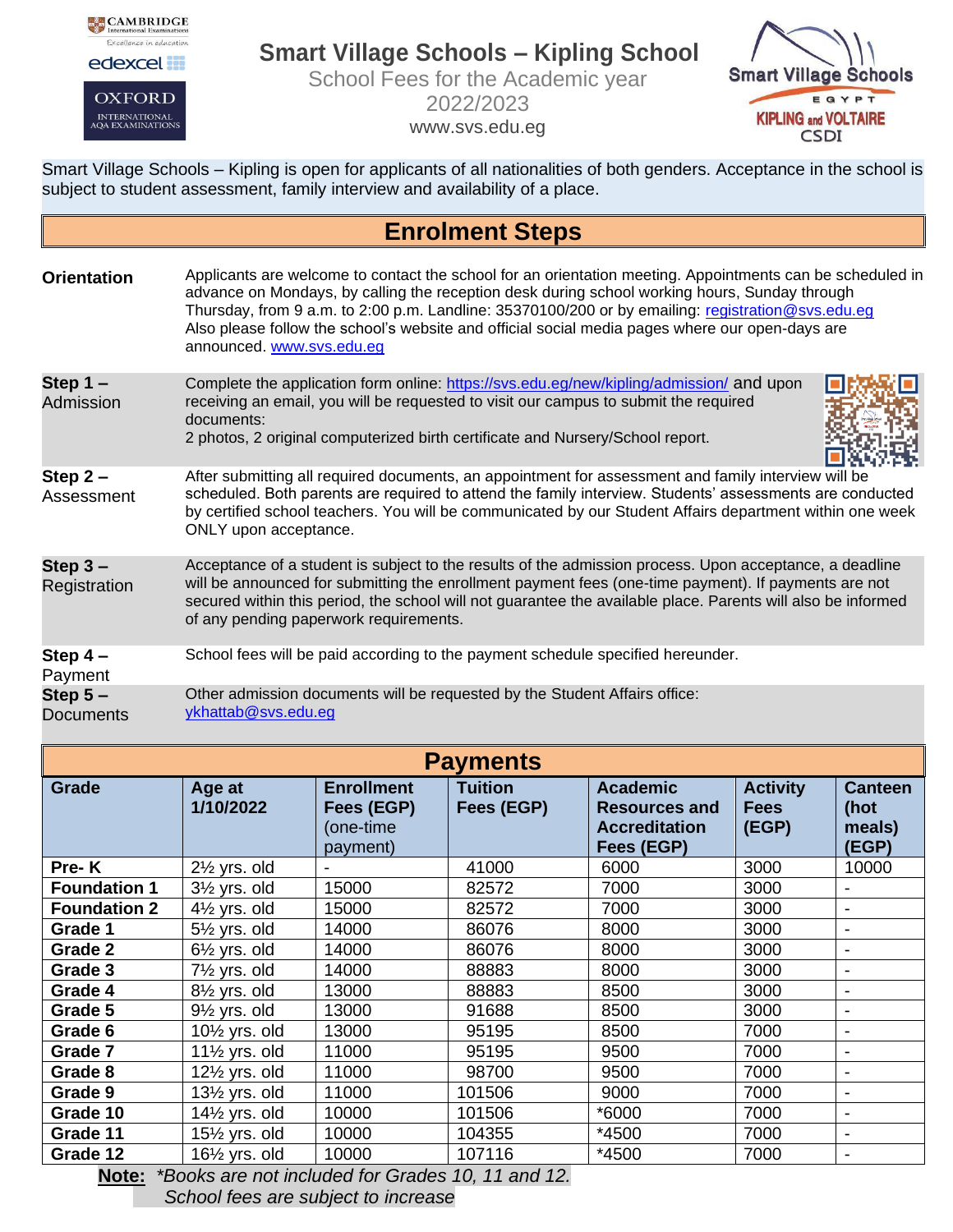

School Fees for the Academic year 2022/2023 [www.svs.edu.eg](http://www.svs.edu.eg/)



|                              | <b>Other Payments</b>                                                                                                  |
|------------------------------|------------------------------------------------------------------------------------------------------------------------|
| Fees:                        | <b>Amount in EGP:</b>                                                                                                  |
| Application and assessment   | A one-time payment due at the time of filing the school application                                                    |
| fees:                        | form, payable before the assessment date, it covers the application<br>and assessment costs for each applicant.        |
| <b>Transportation fees:</b>  | Full route:                                                                                                            |
|                              | 25500 (Solaimaneya)                                                                                                    |
|                              | 20500 (Others)<br>$\circ$                                                                                              |
|                              | Half route:                                                                                                            |
|                              | 15400<br>$\bigcirc$                                                                                                    |
| Smart bracelet:              | 250 for canteen users - first purchase                                                                                 |
|                              | 200 for non-canteen users - first purchase<br>$\circ$                                                                  |
|                              | 150 for new bracelet - second purchase                                                                                 |
| Uniform:                     | School uniform is obligatory for all students, it is available                                                         |
|                              | in our store (located in campus) and on our online store                                                               |
|                              | (visit our website: www.svs.edu.eg and check it out)                                                                   |
| <b>Exams and Technology:</b> | External examinations are excluded and to be announced in due<br>$\circ$                                               |
|                              | time.                                                                                                                  |
|                              | All educational levels, starting G1 will be required to use<br>$\circ$                                                 |
|                              | Ipads/laptops as part of the educational programme.                                                                    |
| Students' life activities:   | The school trips, camps, after-school activities, and excursions are<br>all excluded, and to be announced in due time. |
|                              |                                                                                                                        |

**Note:** *The school follows the updated fees bulletin issued by the Ministry of Education.*

# **Payment System**

| <b>Due Dates:</b>                                                 | <b>Description:</b>                                        |
|-------------------------------------------------------------------|------------------------------------------------------------|
| June 1 <sup>st</sup> till June 15th, 2022                         | 25% of basic tuition fees + 100% of transportation fees    |
| August 1 <sup>st</sup> till August 15th, 2022                     | 25% of basic tuition fees + 100% of academic resources and |
|                                                                   | accreditation fees                                         |
| November 1 <sup>st</sup> till November 15 <sup>th</sup> ,<br>2022 | 25% of basic tuition fees                                  |
| February 1 <sup>st</sup> till February 15 <sup>th</sup> ,<br>2023 | 25% of basic tuition fees + 100% of activity fees          |

**Note:** *Terms and conditions apply.*

| <b>Discounts</b>                                                                               |                                                                         |  |
|------------------------------------------------------------------------------------------------|-------------------------------------------------------------------------|--|
| Type:                                                                                          | <b>Percentage rate:</b>                                                 |  |
| <b>Family Discounts:</b>                                                                       | In case of a sibling joining the school, the following discounts apply: |  |
|                                                                                                | 10% off the basic tuition fees for the 2 <sup>nd</sup> child            |  |
|                                                                                                | $\circ$ 5% off the basic tuition fees for the 3 <sup>rd</sup> child.    |  |
| <b>Full Fees Payment Discount:</b>                                                             | 5% discount will be applied on the tuition fees, in case of yearly full |  |
|                                                                                                | fees payment in advance, when payment is conducted before               |  |
|                                                                                                | August 15 <sup>th</sup> , 2022.                                         |  |
| <b>Smart Village Employees</b>                                                                 | 5% discount will be applied on the tuition fees, for Smart Village      |  |
| Discount:                                                                                      | employees, upon showing an HR letter every year.                        |  |
| Nete: Dlesse refer to the financial department for any inquiries shout the sligible diseasunts |                                                                         |  |

**Note:** *Please refer to the financial department for any inquiries about the eligible discounts.*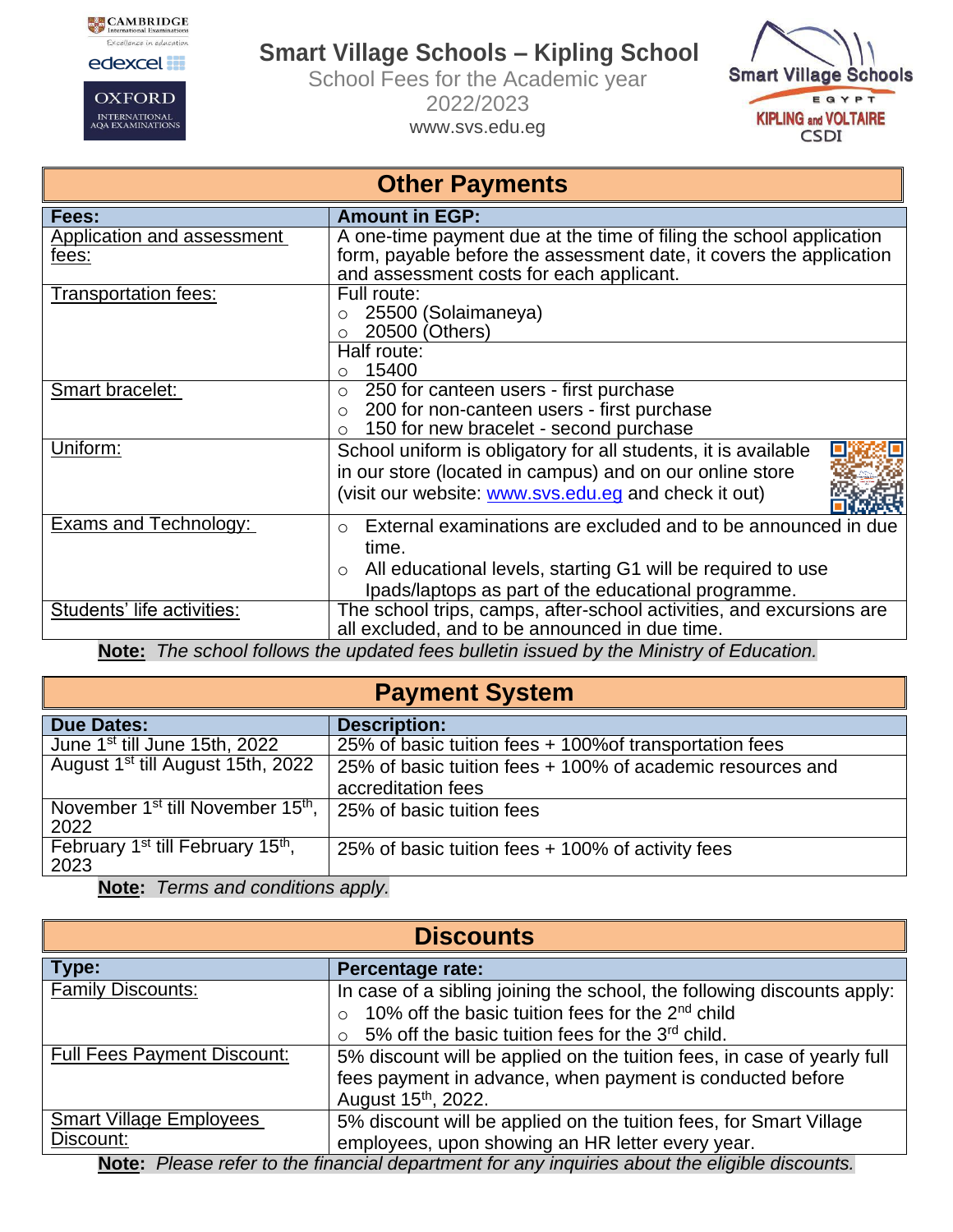| <b>CAMBRIDGE</b><br>International Examinations                                            |                                                                                                                                                                                                                                                                                                                                                                                                                                                                                                                                                                       |
|-------------------------------------------------------------------------------------------|-----------------------------------------------------------------------------------------------------------------------------------------------------------------------------------------------------------------------------------------------------------------------------------------------------------------------------------------------------------------------------------------------------------------------------------------------------------------------------------------------------------------------------------------------------------------------|
| Excellence in education<br>edexcel:<br><b>OXFORD</b><br>INTERNATIONAL<br>AQA EXAMINATIONS | <b>Smart Village Schools - Kipling School</b><br><b>Smart Village Schools</b><br>School Fees for the Academic year<br>EGYPT<br>2022/2023<br><b>KIPLING and VOLTAIRE</b><br>www.svs.edu.eg<br><b>CSDI</b>                                                                                                                                                                                                                                                                                                                                                              |
|                                                                                           | <b>Payment Methods</b>                                                                                                                                                                                                                                                                                                                                                                                                                                                                                                                                                |
| <b>At Campus:</b>                                                                         | Payments can be submitted by cash deposit, cheque, or credit card at the finance<br>office in the school campus.<br>Note:<br>$\bullet$<br>Payments by credit card are accepted without any additional charges.                                                                                                                                                                                                                                                                                                                                                        |
| <b>At Bank:</b>                                                                           | Payments can be submitted by cash deposit at ABK-Bank - Smart Village branch,<br>please find below the bank details:<br><b>Bank account name:</b> Child and Society Development institution<br><b>Bank name: ABK Egypt</b><br><b>Bank account #: 913691</b><br>Reference: The student ID number<br>Note:<br>Please make sure that you include the Student ID in the description of the transfer<br>to facilitate the payment registration and tracking.                                                                                                               |
| <b>Wire transfer:</b>                                                                     | Please use the following details for local and international wire transfers:<br><b>Account Name:</b> Child and Society Development institution<br>Account number: 913691<br>IBAN: EG6500180015000000000000913691<br><b>Bank Name:</b> Al Ahli Bank of Kuwait – Egypt<br><b>Branch Name: Smart Village Branch</b><br><b>Swift Code: ECBAEGCAXXX</b><br>Reference: The student ID<br><u>Note:</u><br>Wire transfers may take few days to be credited to the school account so please<br>$\bullet$<br>consider this to ensure your compliance with the payment due date. |
| <b>Online:</b>                                                                            | Payment online via credit card is available                                                                                                                                                                                                                                                                                                                                                                                                                                                                                                                           |
| <b>Cheques:</b>                                                                           | The bank is instructed not to accept any cheques so please make sure that<br>cheques are only presented to the finance department at the school.<br>Stamp the check from the bank for the authenticity of the signature before<br>$\bullet$<br>presenting it to the finance department.                                                                                                                                                                                                                                                                               |
| CIB:                                                                                      | We have partnered with CIB to make your tuition payments easier!<br>In collaboration with CIB, you can enjoy 0% interest instalments plan to pay your<br>children's tuition fees over 12 months upon using CIB credit card at the school finance<br>department. If you don't have a CIB credit card. Text "school" to 4435 to apply to this<br>installment plan.                                                                                                                                                                                                      |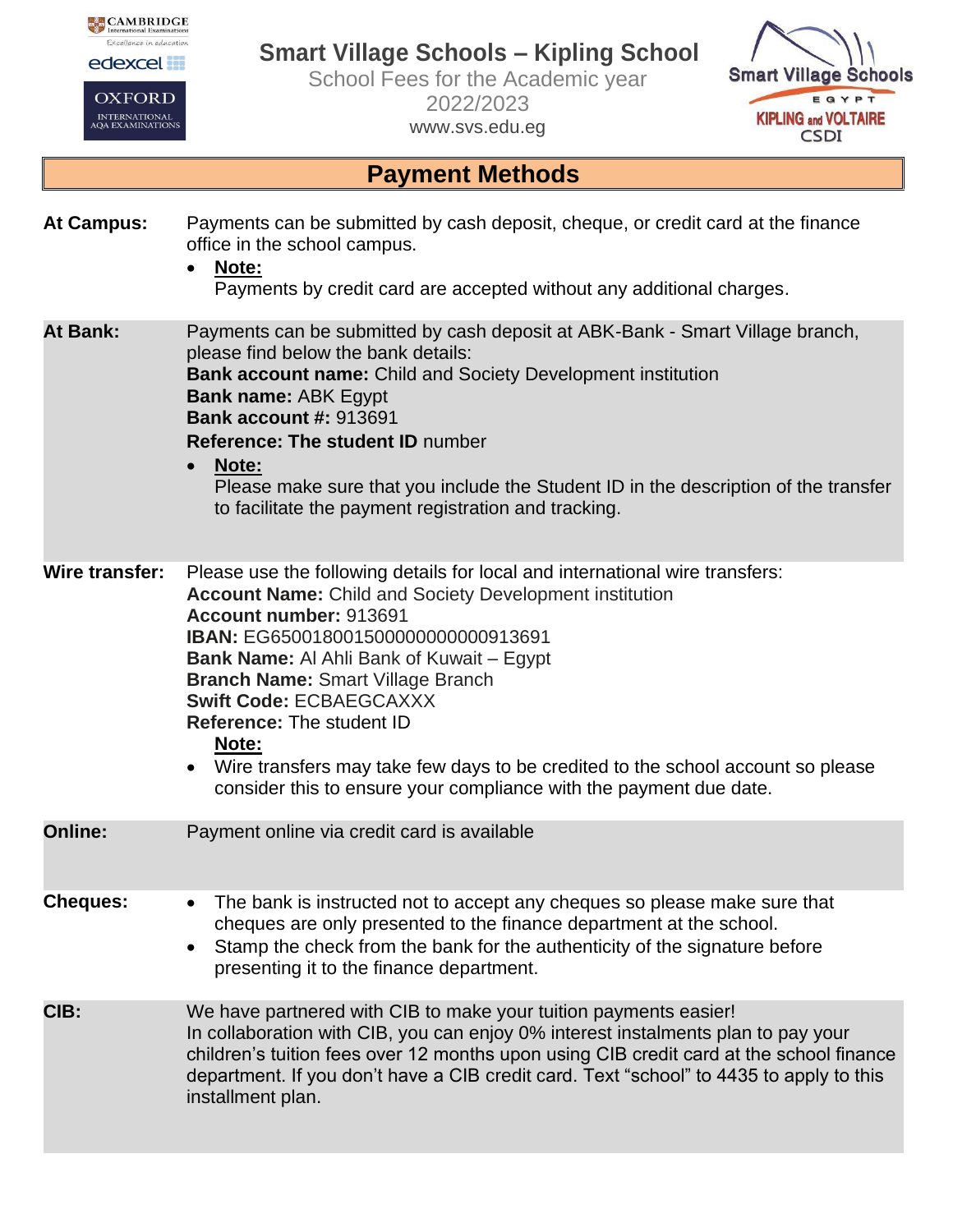

School Fees for the Academic year 2022/2023 [www.svs.edu.eg](http://www.svs.edu.eg/)



### **Terms and conditions**

- The onus rests on the parents to ensure fees are settled in a timely manner and is not reliant on the school sending reminders.
- The school reserves the right to hold students' diploma, reports, any stamped documents, transcripts and/or transfer certificates until all the school accounts are settled.
- Any given discounts will be removed if payments are not settled by the above due dates.
- It is crucially important for parents to ensure that all their contact information is updated in the school records to avoid missing any of our e-mails and/or SMS.
- It is ESSENTIAL for parents to keep the deposit slip in a safe place and present it to the school whenever requested as proof of payment.
- In case of bank transfers, please make sure that all bank charges are paid from the sender's account and not deducted from the transferred amount.

# **Refund Policy**

- The refund of basic tuition fees is in accordance with the Ministry of Education regulations.
- All withdrawal/refund requests must be submitted at the Student Affairs Department by sending an email to [ykhattab@svs.edu.eg.](mailto:ykhattab@svs.edu.eg) All calculations of the refunded amounts will be based upon the date of the withdrawal request sent through email.
- This policy is subject to change to comply with the Egyptian Ministry of Education's regulations and board decisions. Should this policy change, it will be announced to the parents.
- The table below shows the percentage of the refunded fees/due to the school that must be settled to proceed with the financial clearance of the student:

| If the withdrawal notice is presented<br>before the 1st of September 2022 | The following amounts will be refunded:<br>90% of the enrollment fees<br>90% of the due tuition fees (first and second installments)<br>100% of the academic resources and accreditation fees<br>$\bullet$<br>75% of the transportation fees<br>٠ |
|---------------------------------------------------------------------------|---------------------------------------------------------------------------------------------------------------------------------------------------------------------------------------------------------------------------------------------------|
|                                                                           | 100% of the paid activity fees                                                                                                                                                                                                                    |
| If the withdrawal notice is presented<br>after the 1st of September 2022  | The following amounts will be refunded:<br>50% of the due tuition fees (first and second installments)<br>50% of the transportation fees<br>100% of the paid activity fees                                                                        |
| If the withdrawal notice is presented<br>after the 1st of October 2022    | The following amounts will be refunded:<br>50% of the due tuition fees (first and second installments)<br>100% of the paid activity fees                                                                                                          |
| If the withdrawal notice is presented<br>after the 1st of January 2023    | No money is to be refunded                                                                                                                                                                                                                        |